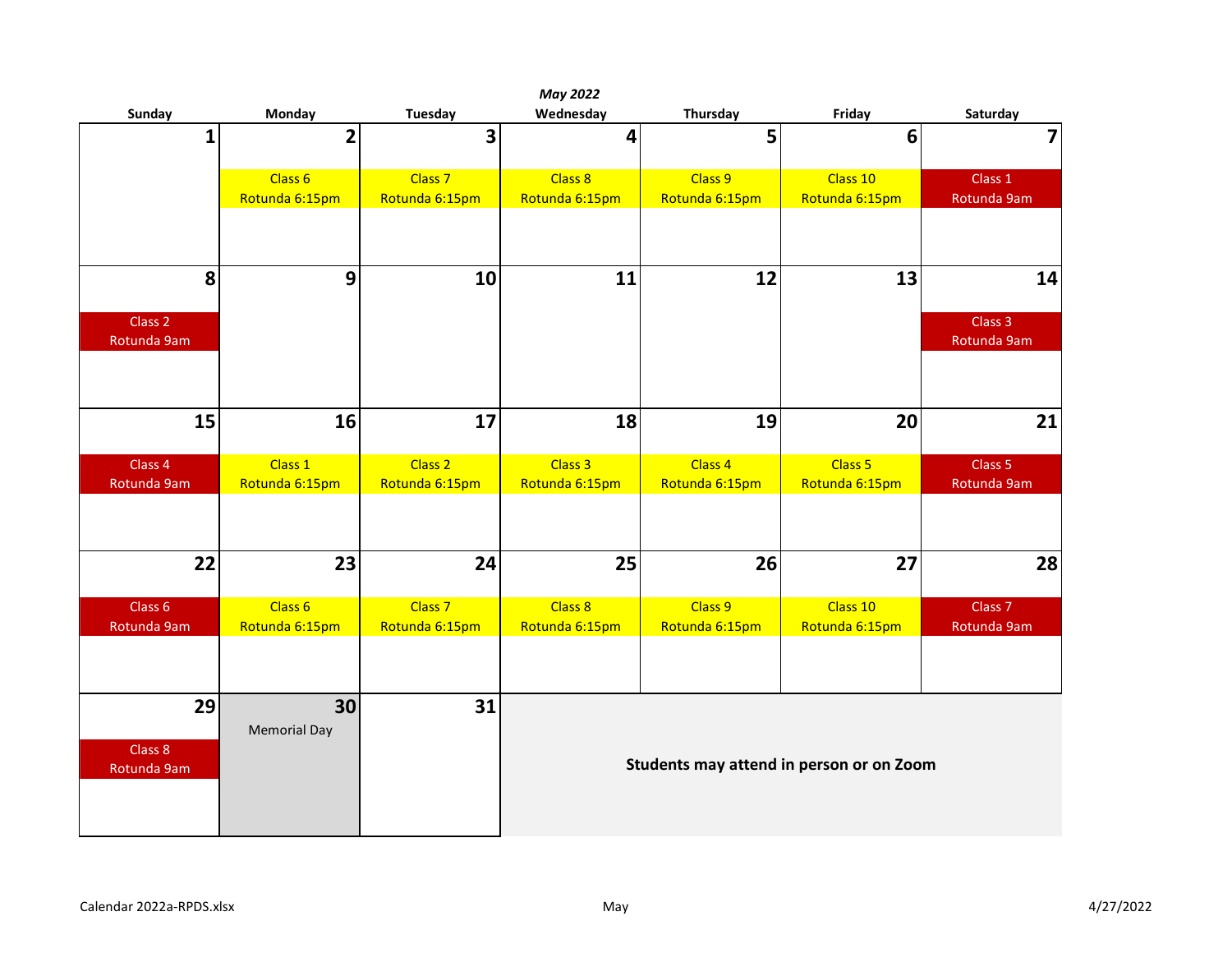|                |                                                   |                                             | <b>June 2022</b>      |                                                                                                               |                    |             |  |  |  |  |  |  |  |
|----------------|---------------------------------------------------|---------------------------------------------|-----------------------|---------------------------------------------------------------------------------------------------------------|--------------------|-------------|--|--|--|--|--|--|--|
| Sunday         | Monday                                            | Tuesday                                     | Wednesday             | Thursday                                                                                                      | Friday             | Saturday    |  |  |  |  |  |  |  |
|                |                                                   |                                             | 1                     | 2                                                                                                             | 3                  | 4           |  |  |  |  |  |  |  |
|                | Rotunda students may attend in person or on Zoom. |                                             |                       |                                                                                                               |                    |             |  |  |  |  |  |  |  |
|                | Loyola and Maryvale in person only.               |                                             |                       |                                                                                                               |                    | Class 9     |  |  |  |  |  |  |  |
|                |                                                   |                                             |                       |                                                                                                               |                    | Rotunda 9am |  |  |  |  |  |  |  |
|                |                                                   |                                             |                       |                                                                                                               |                    |             |  |  |  |  |  |  |  |
| 5 <sup>1</sup> | 6                                                 | 7                                           | 8                     | 9                                                                                                             | 10                 | 11          |  |  |  |  |  |  |  |
|                | Class <sub>1</sub>                                | Class <sub>2</sub>                          | Class <sub>3</sub>    | Class 4                                                                                                       | Class <sub>5</sub> |             |  |  |  |  |  |  |  |
| Class 10       |                                                   |                                             |                       | Loyola Blakefield 9am Loyola Blakefield 9am Loyola Blakefield 9am Loyola Blakefield 9am Loyola Blakefield 9am |                    |             |  |  |  |  |  |  |  |
| Rotunda 9am    |                                                   |                                             |                       |                                                                                                               |                    |             |  |  |  |  |  |  |  |
|                | Class 1                                           | Class <sub>2</sub>                          | Class <sub>3</sub>    | Class <sub>4</sub>                                                                                            | Class <sub>5</sub> |             |  |  |  |  |  |  |  |
|                |                                                   |                                             |                       | Loyola Blakefield 1pm Loyola Blakefield 1pm Loyola Blakefield 1pm Loyola Blakefield 1pm Loyola Blakefield 1pm |                    |             |  |  |  |  |  |  |  |
| 12             | 13                                                | 14                                          | 15                    | 16                                                                                                            | 17                 | 18          |  |  |  |  |  |  |  |
|                | Class <sub>6</sub>                                | Class <sub>7</sub>                          | Class <sub>8</sub>    | Class 9                                                                                                       | Class 10           |             |  |  |  |  |  |  |  |
|                |                                                   |                                             |                       | Loyola Blakefield 9am Loyola Blakefield 9am Loyola Blakefield 9am Loyola Blakefield 9am Loyola Blakefield 9am |                    |             |  |  |  |  |  |  |  |
|                | Class <sub>6</sub>                                | Class <sub>7</sub>                          | Class <sub>8</sub>    | Class <sub>9</sub>                                                                                            | Class 10           |             |  |  |  |  |  |  |  |
|                |                                                   | Loyola Blakefield 1pm Loyola Blakefield 1pm |                       | Loyola Blakefield 1pm Loyola Blakefield 1pm Loyola Blakefield 1pm                                             |                    |             |  |  |  |  |  |  |  |
|                | Class 1                                           | Class 2                                     | Class <sub>3</sub>    | Class <sub>4</sub>                                                                                            | Class 5            |             |  |  |  |  |  |  |  |
|                | Maryvale 9am                                      | Maryvale 9am                                | Maryvale 9am          | Maryvale 9am                                                                                                  | Maryvale 9am       |             |  |  |  |  |  |  |  |
|                | Class 1                                           | Class <sub>2</sub>                          | Class <sub>3</sub>    | Class 4                                                                                                       | Class <sub>5</sub> |             |  |  |  |  |  |  |  |
|                | Rotunda 6pm                                       | Rotunda 6pm                                 | Rotunda 6pm           | Rotunda 6pm                                                                                                   | Rotunda 6pm        |             |  |  |  |  |  |  |  |
| 19             | 20                                                | 21                                          | 22                    | 23                                                                                                            | 24                 | 25          |  |  |  |  |  |  |  |
|                | Class 1                                           | Class <sub>2</sub>                          | Class <sub>3</sub>    | Class <sub>4</sub>                                                                                            | Class <sub>5</sub> |             |  |  |  |  |  |  |  |
|                | Loyola Blakefield 9am                             |                                             |                       | Loyola Blakefield 9am Loyola Blakefield 9am Loyola Blakefield 9am Loyola Blakefield 9am                       |                    |             |  |  |  |  |  |  |  |
|                | Class 1                                           | Class <sub>2</sub>                          | Class <sub>3</sub>    | Class 4                                                                                                       | Class <sub>5</sub> |             |  |  |  |  |  |  |  |
|                |                                                   | Loyola Blakefield 1pm Loyola Blakefield 1pm |                       | Loyola Blakefield 1pm Loyola Blakefield 1pm Loyola Blakefield 1pm                                             |                    |             |  |  |  |  |  |  |  |
|                | Class <sub>6</sub>                                | Class <sub>7</sub>                          | Class 8               | Class 9                                                                                                       | Class 10           |             |  |  |  |  |  |  |  |
|                | Maryvale 9am                                      | Maryvale 9am                                | Maryvale 9am          | Maryvale 9am                                                                                                  | Maryvale 9am       |             |  |  |  |  |  |  |  |
|                | Class <sub>6</sub>                                | Class <sub>7</sub>                          | Class 8               | Class 9                                                                                                       | Class 10           |             |  |  |  |  |  |  |  |
|                | Rotunda 6pm                                       | Rotunda 6pm                                 | Rotunda 6pm           | Rotunda 6pm                                                                                                   | Rotunda 6pm        |             |  |  |  |  |  |  |  |
| 26             | 27                                                | 28                                          | 29                    | 30                                                                                                            |                    |             |  |  |  |  |  |  |  |
|                | Class <sub>6</sub>                                | Class <sub>7</sub>                          | Class 8               | Class 9                                                                                                       |                    |             |  |  |  |  |  |  |  |
|                |                                                   | Loyola Blakefield 9am Loyola Blakefield 9am | Loyola Blakefield 9am | Loyola Blakefield 9am                                                                                         |                    |             |  |  |  |  |  |  |  |
|                | Class <sub>6</sub>                                | Class <sub>7</sub>                          | Class 8               | Class 9                                                                                                       |                    |             |  |  |  |  |  |  |  |
|                |                                                   | Loyola Blakefield 1pm Loyola Blakefield 1pm |                       | Loyola Blakefield 1pm Loyola Blakefield 1pm                                                                   |                    |             |  |  |  |  |  |  |  |
|                | Class 1                                           | Class <sub>2</sub>                          | Class <sub>3</sub>    | Class 4                                                                                                       |                    |             |  |  |  |  |  |  |  |
|                | Rotunda 6pm                                       | Rotunda 6pm                                 | Rotunda 6pm           | Rotunda 6pm                                                                                                   |                    |             |  |  |  |  |  |  |  |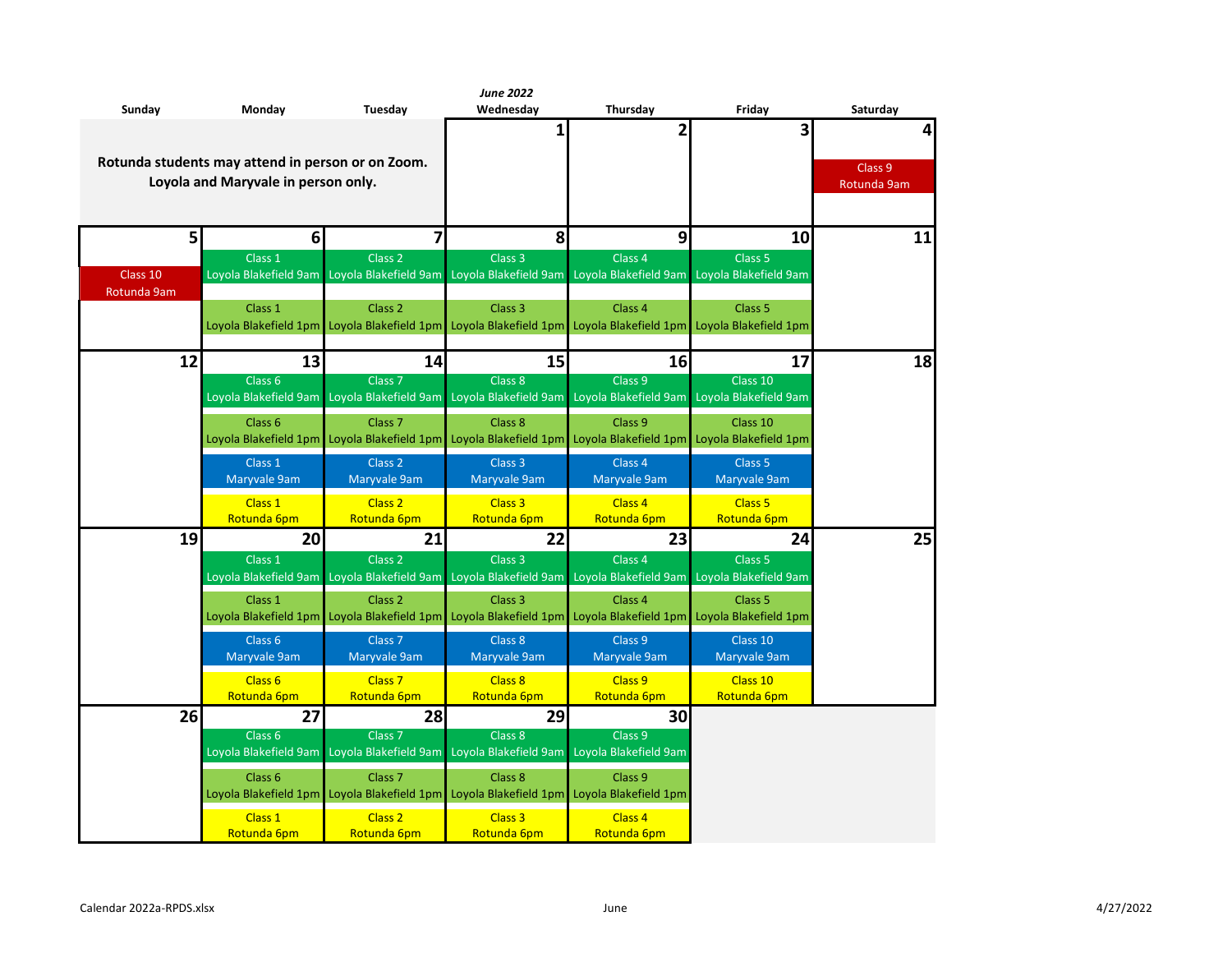| Sunday                  | Monday                                                                                | Tuesday                           | <b>July 2022</b><br>Wednesday    | Thursday                                                                                                                            | Friday                                               | Saturday                                             |
|-------------------------|---------------------------------------------------------------------------------------|-----------------------------------|----------------------------------|-------------------------------------------------------------------------------------------------------------------------------------|------------------------------------------------------|------------------------------------------------------|
|                         | Rotunda students may attend in person or on Zoom. Loyola and Maryvale in person only. |                                   |                                  |                                                                                                                                     | 1<br>Class 10<br>Loyola Blakefield 9am<br>Class 10   | $\overline{2}$                                       |
| $\overline{\mathbf{3}}$ | 4                                                                                     | 5                                 | 6                                | $\overline{\mathbf{z}}$                                                                                                             | Loyola Blakefield 1pm<br>Class 5<br>Rotunda 6pm<br>8 | 9                                                    |
|                         |                                                                                       |                                   |                                  |                                                                                                                                     |                                                      |                                                      |
|                         | Independence Day                                                                      | Class <sub>6</sub><br>Rotunda 6pm | Cass <sub>7</sub><br>Rotunda 6pm | Class 8<br>Rotunda 6pm                                                                                                              | Class 9<br>Rotunda 6pm                               | Class 10<br>Rotunda 9am<br><b>SPECIAL START TIME</b> |
| 10                      | 11                                                                                    | 12                                | 13                               | 14                                                                                                                                  | 15                                                   | 16                                                   |
|                         | Class 1                                                                               | Class <sub>2</sub>                | Class <sub>3</sub>               | Class <sub>4</sub><br>Loyola Blakefield 9am Loyola Blakefield 9am Loyola Blakefield 9am Loyola Blakefield 9am Loyola Blakefield 9am | Class <sub>5</sub>                                   |                                                      |
|                         | Class 1                                                                               | Class <sub>2</sub>                | Class <sub>3</sub>               | Class 4                                                                                                                             | Class <sub>5</sub>                                   |                                                      |
|                         | Rotunda 6pm                                                                           | Rotunda 6pm                       | Rotunda 6pm                      | Rotunda 6pm                                                                                                                         | Rotunda 6pm                                          |                                                      |
| 17                      | 18                                                                                    | 19                                | 20                               | 21                                                                                                                                  | 22                                                   | 23                                                   |
|                         | Class <sub>6</sub>                                                                    | Class <sub>7</sub>                | Class 8                          | Class 9<br>Loyola Blakefield 9am Loyola Blakefield 9am Loyola Blakefield 9am Loyola Blakefield 9am Loyola Blakefield 9am            | Class 10                                             |                                                      |
|                         | Class <sub>6</sub><br>Rotunda 6pm                                                     | Class <sub>7</sub><br>Rotunda 6pm | Class 8<br>Rotunda 6pm           | Class 9<br>Rotunda 6pm                                                                                                              | Class 10<br>Rotunda 6pm                              |                                                      |
| 24                      | 25<br>Class 1                                                                         | 26<br>Class <sub>2</sub>          | 27<br>Class <sub>3</sub>         | 28<br>Class <sub>4</sub>                                                                                                            | 29<br>Class <sub>5</sub>                             | 30                                                   |
|                         |                                                                                       |                                   |                                  | Loyola Blakefield 9am Loyola Blakefield 9am Loyola Blakefield 9am Loyola Blakefield 9am Loyola Blakefield 9am                       |                                                      |                                                      |
|                         | Class 1<br>Rotunda 1pm                                                                | Class <sub>2</sub><br>Rotunda 1pm | Class 3<br>Rotunda 1pm           | Class 4<br>Rotunda 1pm                                                                                                              | Class <sub>5</sub><br>Rotunda 1pm                    |                                                      |
|                         | Class 1<br>Rotunda 6pm                                                                | Class <sub>2</sub><br>Rotunda 6pm | Class 3<br>Rotunda 6pm           | Class 4<br>Rotunda 6pm                                                                                                              | Class <sub>5</sub><br>Rotunda 6pm                    |                                                      |
| 31                      |                                                                                       |                                   |                                  |                                                                                                                                     |                                                      |                                                      |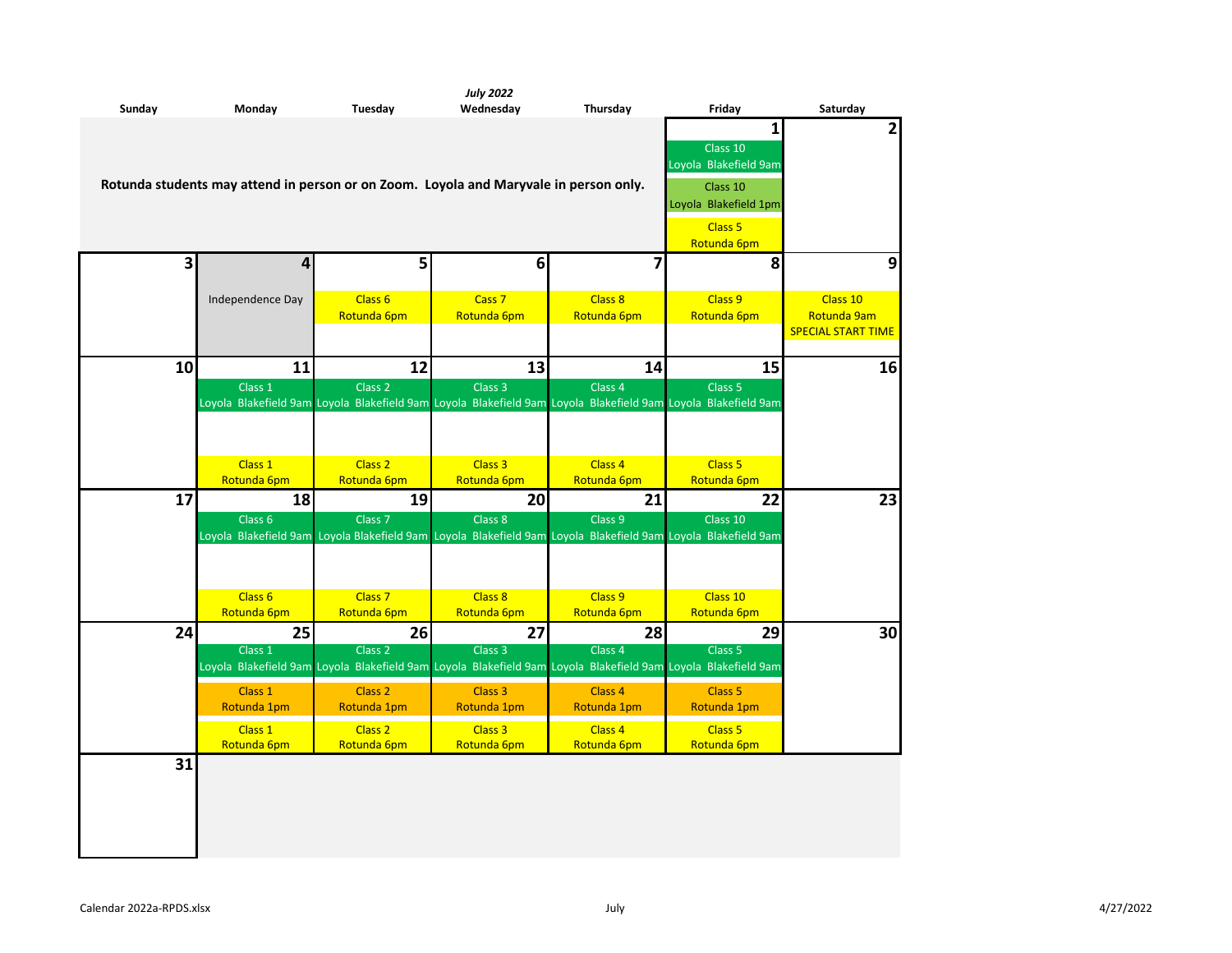| Sunday         | Monday                            | Tuesday                                                                                                                             | August 2022<br>Wednesday | Thursday                | Friday                                                                                   | Saturday |
|----------------|-----------------------------------|-------------------------------------------------------------------------------------------------------------------------------------|--------------------------|-------------------------|------------------------------------------------------------------------------------------|----------|
|                | 1                                 | 2                                                                                                                                   | $\overline{\mathbf{3}}$  | $\overline{\mathbf{4}}$ | 5                                                                                        | 6        |
|                | Class 6                           | Class <sub>7</sub><br>Loyola Blakefield 9am Loyola Blakefield 9am Loyola Blakefield 9am Loyola Blakefield 9am Loyola Blakefield 9am | Class 8                  | Class 9                 | Class 10                                                                                 |          |
|                | Class <sub>6</sub><br>Rotunda 1pm | Class <sub>7</sub><br>Rotunda 1pm                                                                                                   | Class 8<br>Rotunda 1pm   | Class 9<br>Rotunda 1pm  | Class 10<br>Rotunda 1pm                                                                  |          |
|                | Class 6<br>Rotunda 6pm            | Class <sub>7</sub><br>Rotunda 6pm                                                                                                   | Class 8<br>Rotunda 6pm   | Class 9<br>Rotunda 6pm  | Class 10<br>Rotunda 6pm                                                                  |          |
| $\overline{7}$ | 8                                 | 9                                                                                                                                   | 10                       | 11                      | 12                                                                                       | 13       |
|                | Class 1<br>Maryvale 9am           | Class <sub>2</sub><br>Maryvale 9am                                                                                                  | Class 3<br>Maryvale 9am  | Class 4<br>Maryvale 9am | Class <sub>5</sub><br>Maryvale 9am                                                       |          |
|                | Class 1<br>Rotunda 1pm            | Class 2<br>Rotunda 1pm                                                                                                              | Class 3<br>Rotunda 1pm   | Class 4<br>Rotunda 1pm  | Class <sub>5</sub><br>Rotunda 1pm                                                        |          |
|                | Class 1<br>Rotunda 6pm            | Class 2<br>Rotunda 6pm                                                                                                              | Class 3<br>Rotunda 6pm   | Class 4<br>Rotunda 6pm  | Class <sub>5</sub><br>Rotunda 6pm                                                        |          |
| 14             | 15                                | 16                                                                                                                                  | 17                       | 18                      | 19                                                                                       | 20       |
|                | Class 6<br>Maryvale 9am           | Class <sub>7</sub><br>Maryvale 9am                                                                                                  | Class 8<br>Maryvale 9am  | Class 9<br>Maryvale 9am | Class 10<br>Maryvale 9am                                                                 |          |
|                | Class <sub>6</sub><br>Rotunda 1pm | Class <sub>7</sub><br>Rotunda 1pm                                                                                                   | Class 8<br>Rotunda 1pm   | Class 9<br>Rotunda 1pm  | Class 10<br>Rotunda 1pm                                                                  |          |
|                | Class 6<br>Rotunda 6pm            | Class <sub>7</sub><br>Rotunda 6pm                                                                                                   | Class 8<br>Rotunda 6pm   | Class 9<br>Rotunda 6pm  | Class 10<br>Rotunda 6pm                                                                  |          |
| 21             | 22                                | 23                                                                                                                                  | 24                       | 25                      | 26                                                                                       | 27       |
|                |                                   |                                                                                                                                     |                          |                         |                                                                                          |          |
| 28             | 29                                | 30                                                                                                                                  | 31                       |                         | Rotunda students may attend in person or on Zoom.<br>Loyola and Maryvale in person only. |          |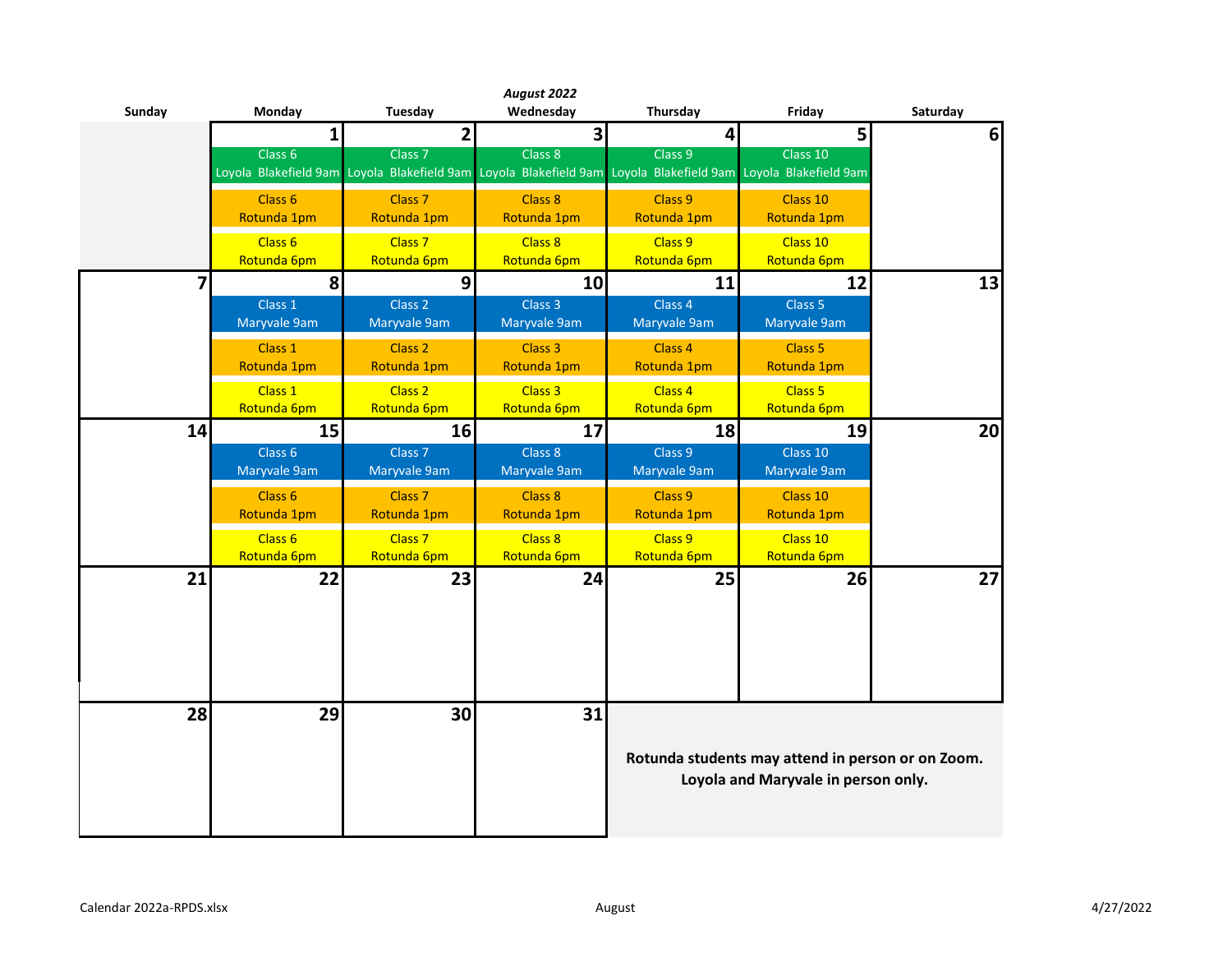|                                   |                                                                          |                    | September 2022          |                                                                                                                               |                    |                                   |
|-----------------------------------|--------------------------------------------------------------------------|--------------------|-------------------------|-------------------------------------------------------------------------------------------------------------------------------|--------------------|-----------------------------------|
| Sunday                            | <b>Monday</b>                                                            | <b>Tuesday</b>     | Wednesday               | <b>Thursday</b>                                                                                                               | Friday             | Saturday                          |
|                                   | Rotunda students may attend in person or on line. Loyola in person only. |                    |                         | 1                                                                                                                             | 2                  | υ                                 |
| $\overline{4}$                    | 5<br>Labor Day                                                           | 6                  | $\overline{\mathbf{z}}$ | 8                                                                                                                             | 9                  | 10                                |
| 11                                | 12                                                                       | 13                 | 14                      | 15                                                                                                                            | 16                 | 17                                |
|                                   |                                                                          |                    |                         |                                                                                                                               |                    |                                   |
|                                   | Class 1                                                                  | Class <sub>2</sub> | Class 3                 | Class 4<br>Loyola Blakefield 3:30 Loyola Blakefield 3:30 Loyola Blakefield 3:30 Loyola Blakefield 3:30 Loyola Blakefield 3:30 | Class <sub>5</sub> | Class 1<br>Rotunda 9am            |
|                                   | (Proposed)                                                               |                    |                         |                                                                                                                               |                    |                                   |
| 18                                | 19                                                                       | 20                 | 21                      | 22                                                                                                                            | 23                 | 24                                |
| Class <sub>2</sub><br>Rotunda 9am | Class <sub>6</sub>                                                       | Class <sub>7</sub> | Class 8                 | Class 9<br>Loyola Blakefield 3:30 Loyola Blakefield 3:30 Loyola Blakefield 3:30 Loyola Blakefield 3:30 Loyola Blakefield 3:30 | Class 10           | Class <sub>3</sub><br>Rotunda 9am |
|                                   |                                                                          |                    |                         |                                                                                                                               |                    |                                   |
| 25                                | 26                                                                       | 27                 | 28                      | 29                                                                                                                            | 30 <sub>l</sub>    |                                   |
| Class 4                           | Class 1                                                                  | Class 2            | Class 3                 | Class 4                                                                                                                       | Class 5            |                                   |
| Rotunda 9am                       | Rotunda 6:15pm                                                           | Rotunda 6:15pm     | Rotunda 6:15pm          | Rotunda 6:15pm                                                                                                                | Rotunda 6:15pm     |                                   |
|                                   |                                                                          |                    |                         |                                                                                                                               |                    |                                   |
|                                   |                                                                          |                    |                         |                                                                                                                               |                    |                                   |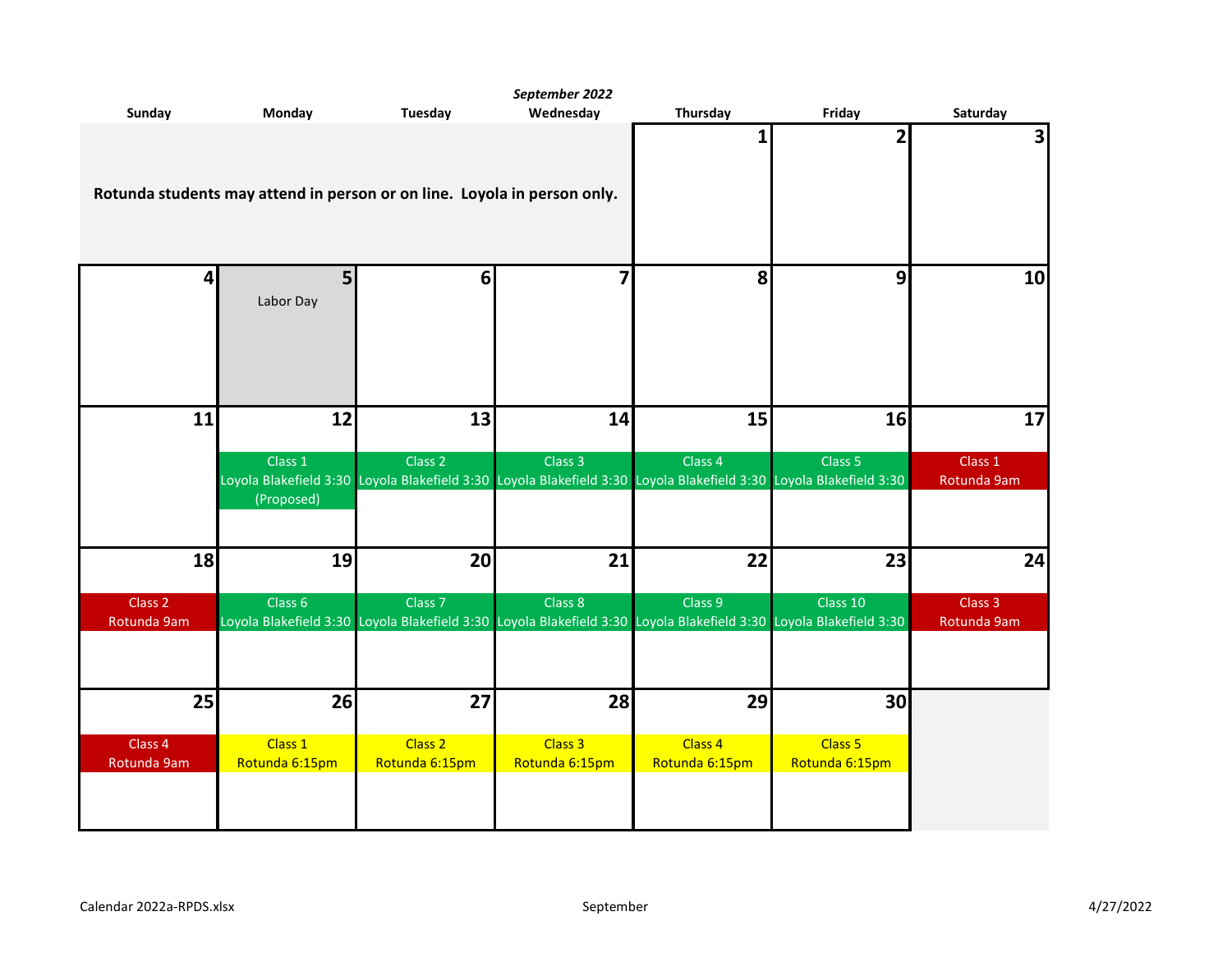| Sunday                            | <b>Monday</b>                            | <b>Tuesday</b>     | October 2022<br>Wednesday | Thursday       | Friday         | Saturday                          |  |  |
|-----------------------------------|------------------------------------------|--------------------|---------------------------|----------------|----------------|-----------------------------------|--|--|
|                                   |                                          |                    |                           |                |                | $\mathbf{1}$                      |  |  |
|                                   |                                          |                    |                           |                |                |                                   |  |  |
|                                   |                                          |                    |                           |                |                | Class 5<br>Rotunda 9am            |  |  |
|                                   | Students may attend in person or on Zoom |                    |                           |                |                |                                   |  |  |
|                                   |                                          |                    |                           |                |                |                                   |  |  |
|                                   |                                          |                    |                           |                |                |                                   |  |  |
| $\mathbf{2}$                      | 3                                        | 4                  | 5                         | $\bf 6$        | 7              | 8                                 |  |  |
|                                   |                                          |                    |                           |                |                |                                   |  |  |
| Class <sub>6</sub><br>Rotunda 9am | Class 6                                  | Class <sub>7</sub> | Class 8                   | Class 9        | Class 10       | Class <sub>7</sub><br>Rotunda 9am |  |  |
|                                   | Rotunda 6:15pm                           | Rotunda 6:15pm     | Rotunda 6:15pm            | Rotunda 6:15pm | Rotunda 6:15pm |                                   |  |  |
|                                   |                                          |                    |                           |                |                |                                   |  |  |
|                                   |                                          |                    |                           |                |                |                                   |  |  |
| 9                                 | 10                                       | 11                 | 12                        | 13             | 14             | 15                                |  |  |
|                                   |                                          |                    |                           |                |                |                                   |  |  |
| Class 8<br>Rotunda 9am            |                                          |                    |                           |                |                | Class 9<br>Rotunda 9am            |  |  |
|                                   |                                          |                    |                           |                |                |                                   |  |  |
|                                   |                                          |                    |                           |                |                |                                   |  |  |
|                                   |                                          |                    |                           |                |                |                                   |  |  |
| 16                                | 17                                       | 18                 | 19                        | 20             | 21             | 22                                |  |  |
| Class 10                          | Class 1                                  | Class <sub>2</sub> | Class 3                   | Class 4        | Class 15       |                                   |  |  |
| Rotunda 9am                       | Rotunda 6:15pm                           | Rotunda 6:15pm     | Rotunda 6:15pm            | Rotunda 6:15pm | Rotunda 6:15pm |                                   |  |  |
|                                   |                                          |                    |                           |                |                |                                   |  |  |
|                                   |                                          |                    |                           |                |                |                                   |  |  |
| 23                                | 24                                       | 25                 | 26                        | 27             | 28             | 29                                |  |  |
|                                   |                                          |                    |                           |                |                |                                   |  |  |
|                                   | Class 6                                  | Class <sub>7</sub> | Class 8                   | Class 9        | Class 10       | Class 1                           |  |  |
|                                   | Rotunda 6:15pm                           | Rotunda 6:15pm     | Rotunda 6:15pm            | Rotunda 6:15pm | Rotunda 6:15pm | Rotunda 9am                       |  |  |
|                                   |                                          |                    |                           |                |                |                                   |  |  |
|                                   |                                          |                    |                           |                |                |                                   |  |  |
| 30                                | 31                                       |                    |                           |                |                |                                   |  |  |
|                                   |                                          |                    |                           |                |                |                                   |  |  |
| Class <sub>2</sub>                | Class 1                                  |                    |                           |                |                |                                   |  |  |
| Rotunda 9am                       | Loyola Blakefield 3:30<br>(Proposed)     |                    |                           |                |                |                                   |  |  |
|                                   |                                          |                    |                           |                |                |                                   |  |  |
|                                   |                                          |                    |                           |                |                |                                   |  |  |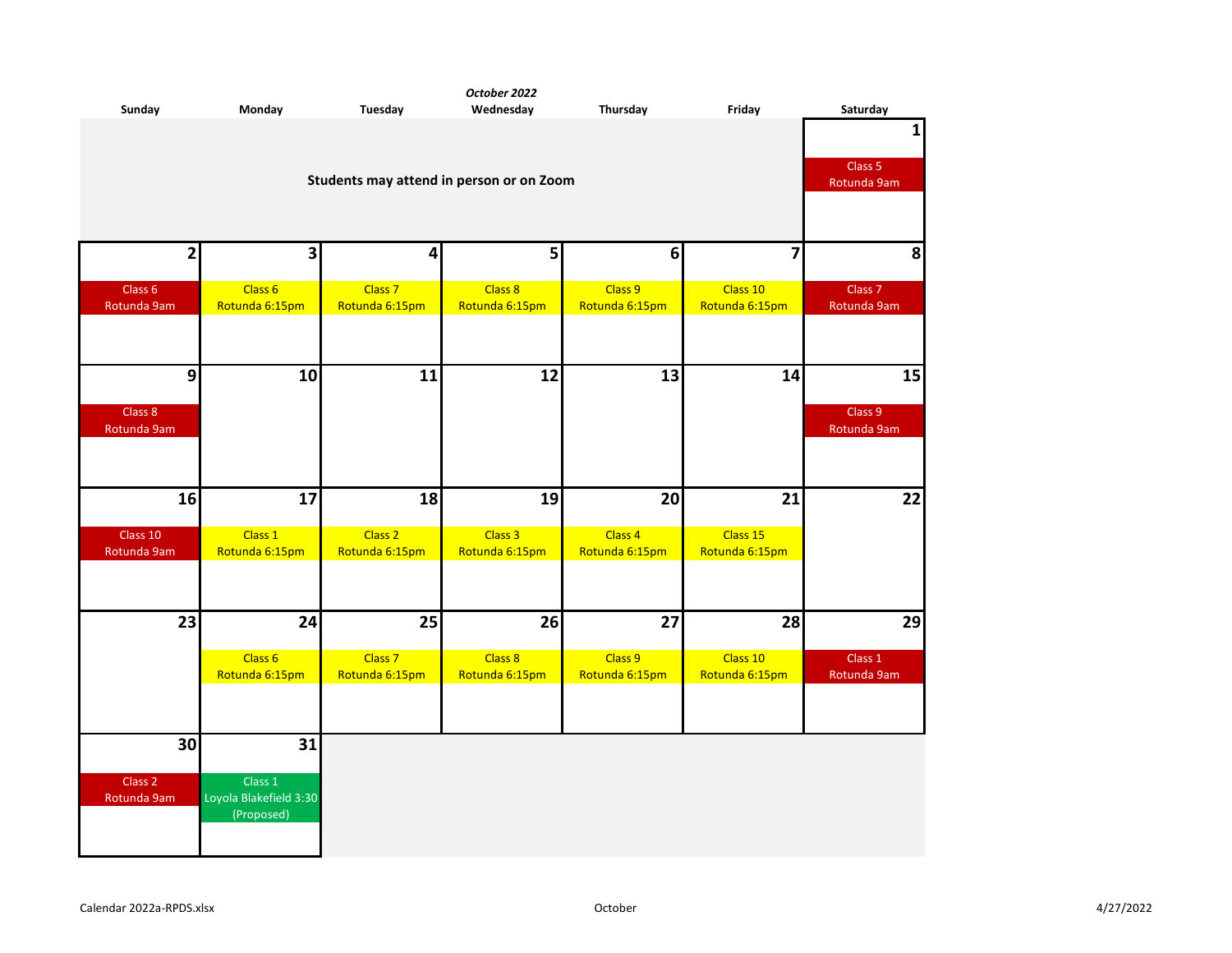|                                   |                           |                                      | November 2022             |                                                                                                                    |                                                   |                                   |
|-----------------------------------|---------------------------|--------------------------------------|---------------------------|--------------------------------------------------------------------------------------------------------------------|---------------------------------------------------|-----------------------------------|
| <b>Sunday</b>                     | <b>Monday</b>             | <b>Tuesday</b>                       | Wednesday                 | Thursday                                                                                                           | Friday                                            | Saturday                          |
|                                   |                           | 1                                    | $\mathbf{2}$              | $\overline{\mathbf{3}}$                                                                                            | 4                                                 | 5                                 |
|                                   |                           |                                      |                           |                                                                                                                    |                                                   |                                   |
|                                   |                           | Class 2                              | Class 3                   | Class 4                                                                                                            | Class 5                                           | Class 3                           |
|                                   |                           |                                      |                           | Loyola Blakefield 3:30 Loyola Blakefield 3:30 Loyola Blakefield 3:30 Loyola Blakefield 3:30                        |                                                   | Rotunda 9am                       |
|                                   |                           |                                      |                           |                                                                                                                    |                                                   |                                   |
|                                   |                           |                                      |                           |                                                                                                                    |                                                   |                                   |
| 6 <sup>1</sup>                    | $\overline{\mathbf{z}}$   | 8                                    | 9                         | 10                                                                                                                 | 11                                                | 12                                |
| Daylight Savings Ends             |                           |                                      |                           |                                                                                                                    |                                                   |                                   |
|                                   | Class <sub>6</sub>        | Class <sub>7</sub>                   | Class 8                   | Class 9                                                                                                            | Class 10                                          | Class 5                           |
| Class 4                           |                           |                                      |                           | Loyola Blakefield 3:30 Loyola Blakefield 3:30 Loyola Blakefield 3:30 Loyola Blakefield 3:30 Loyola Blakefield 3:30 |                                                   | Rotunda 9am                       |
| Rotunda 9am                       |                           |                                      |                           |                                                                                                                    |                                                   |                                   |
|                                   |                           |                                      |                           |                                                                                                                    |                                                   |                                   |
|                                   |                           |                                      |                           |                                                                                                                    |                                                   |                                   |
| 13                                | 14                        | 15                                   | 16                        | 17                                                                                                                 | 18                                                | 19                                |
|                                   |                           |                                      |                           |                                                                                                                    |                                                   |                                   |
| Class <sub>6</sub><br>Rotunda 9am | Class 1<br>Rotunda 6:15pm | Class <sub>2</sub><br>Rotunda 6:15pm | Class 3<br>Rotunda 6:15pm | Class 4<br>Rotunda 6:15pm                                                                                          | Class <sub>5</sub><br>Rotunda 6:15pm              | Class <sub>7</sub><br>Rotunda 9am |
|                                   |                           |                                      |                           |                                                                                                                    |                                                   |                                   |
|                                   |                           |                                      |                           |                                                                                                                    |                                                   |                                   |
|                                   |                           |                                      |                           |                                                                                                                    |                                                   |                                   |
| 20                                | 21                        | 22                                   | 23                        | 24                                                                                                                 | 25                                                | 26                                |
|                                   |                           |                                      |                           | Thanksgiving                                                                                                       |                                                   | Class 9                           |
| Class 8                           | Class 6                   | Class <sub>7</sub>                   | Class 8                   |                                                                                                                    | Class 9                                           | Rotunda 9am                       |
| Rotunda 9am                       | Rotunda 6:15pm            | Rotunda 6:15pm                       | Rotunda 6:15pm            |                                                                                                                    | Rotunda 6:15pm                                    |                                   |
|                                   |                           |                                      |                           |                                                                                                                    |                                                   | Class 10                          |
|                                   |                           |                                      |                           |                                                                                                                    |                                                   | Rotunda 5pm                       |
|                                   |                           |                                      |                           |                                                                                                                    |                                                   | <b>SPECIAL START TIME</b>         |
| 27                                | 28                        | 29                                   | 30                        |                                                                                                                    |                                                   |                                   |
|                                   |                           |                                      |                           |                                                                                                                    |                                                   |                                   |
| Class 10                          |                           |                                      |                           |                                                                                                                    | Rotunda students may attend in person or on Zoom. |                                   |
| Rotunda 9am                       |                           |                                      |                           |                                                                                                                    | Loyola in person only.                            |                                   |
|                                   |                           |                                      |                           |                                                                                                                    |                                                   |                                   |
|                                   |                           |                                      |                           |                                                                                                                    |                                                   |                                   |
|                                   |                           |                                      |                           |                                                                                                                    |                                                   |                                   |